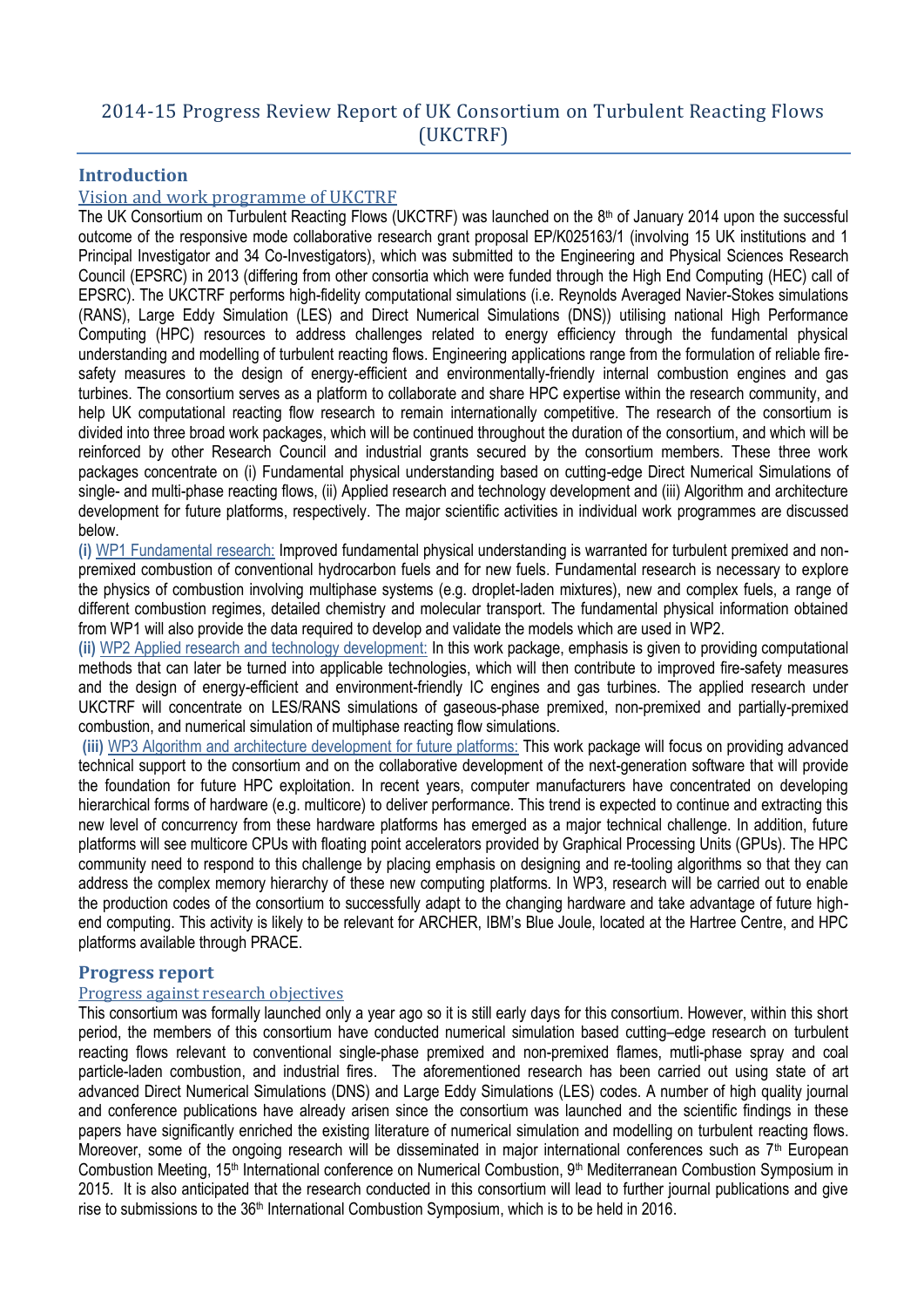It is worth noting that a number of young researchers (both PhD students and Research Associates) are involved in the ongoing research in this consortium. A large proportion of these young researchers did not have much experience of using HPC on a Tier 1 facility such as ARCHER. One of the major aims/challenges of this new consortium was to involve young researchers, train them and encourage them to use cutting-edge HPC facilities, and this consortium fulfilled its aims in this regard in its first year. In doing so, this consortium generates a growing pool of highly skilled researchers in the UK who will hopefully utilise the current and future advancements of HPC for turbulent reacting flow research to tackle the problems relevant to energy efficiency and environmental friendliness.

The aforementioned activities of the consortium are consistent with the objectives of (i) carrying out world-leading computational research on turbulent reacting flows with direct relevance to energy efficiency and environment friendliness using HPC and (ii) creating a forum for HPC based turbulent reacting flow research in the UK. Furthermore, this consortium lays significant emphasis on the development of highly skilled manpower, which will contribute to the UK economy and research in the future. In the above respects, the work done so far in UKCTRF is consistent with the promised work plan and research objectives. It is anticipated that the user base (already 2 full members have joined since the launch) and collaborative network of this consortium will expand further with time as the research in UKCTRF gains momentum.

#### Key Scientific output

A number of high quality research outputs in the form of journal and conference papers, awards and grant applications arose from the research undertaken under the umbrella of this consortium. It is worth noting that the subject in these research outputs encompass all three work packages of UKCTRF. The key scientific outputs of this consortium are summarised below:

#### Journal papers

| · Y. Gao, N. Chakraborty, M. Klein, Eur. J Mech., Fluids-B<br>(accepted).                                     | . H. Aghajani, S. Dembele, J. X. Wen, Fire Safety Journal, 64 1 - 11<br>(2014).               |  |
|---------------------------------------------------------------------------------------------------------------|-----------------------------------------------------------------------------------------------|--|
| • T. Brosh, D. Patel, D. Wacks, N. Chakraborty, Fuel (accepted).                                              |                                                                                               |  |
| . D. Patel, N. Chakraborty, Int. J. Spray and Combust. Dyn.                                                   | · D. Petkova, T. Donchev, J.X. Wen Construction and Building<br>Materials, 68 55 - 61 (2014). |  |
| (accepted).                                                                                                   |                                                                                               |  |
| · A, Lipatnikov, V. Sabel'nikov, S. Nishiki, T. Hasegawa, N.                                                  | ● Q. Wang, H. Chen, Y. Wang, J. X. Wen, S. Dembele, J. Sun, L. He,                            |  |
| Chakraborty, Flow Turb. Combust. (accepted).<br>• N. Chakraborty, R.S. Cant, Numer. Heat Trans. A (accepted). | Fire Safety Journal, 63 113 - 124 (2014).                                                     |  |
| · Y.Gao, N. Chakraborty, N. Swaminathan Combust. Sci.                                                         | • C.J. Wang, J.X. Wen, Z.B. Chen, S. Dembele, Int. J. Hydrogen                                |  |
| Technol., 187(3), 362-383, 2015.                                                                              | Energy, 39 (35), 20560 - 20569 (2014).                                                        |  |
| . Y.Gao, N. Chakraborty, M. Klein, Int. J. Heat Fluid Flow, 52,                                               | . Z. Chen, J.X. Wen, B. Xu, S. Dembele (Fire Safety Journal, 64 12                            |  |
| 28-39, 2015.                                                                                                  | - 26 (2014).                                                                                  |  |
| • N. Chakraborty, J. Energy Res. Technol., 137, 032201, 2015.                                                 | • S. Dembele, J. X. Wen, Int. J. Hydrogen Energy, 39 (11), 6146 -                             |  |
| • J. Shinjo, J. Xia, A. Umemura, Proc. Combust. Inst., 35, 1595-                                              | 6159 (2014).                                                                                  |  |
| 1602, 2015.D. Patel, N. Chakraborty, Combust. Theo. Modell.,                                                  | • C. Wang, J. X Wen, Z. Chen, Combust. Sci. Technol., 186 (10-11),                            |  |
| 18,627-651, 2014.                                                                                             | 1632 - 1649 (2014).                                                                           |  |
| · T. Brosh, N. Chakraborty, Energy & Fuels, 28(9), 6077-                                                      | • Sewerein, F., Rigopoulos, S., Combust. Flame (in press).                                    |  |
| 6088,2014.                                                                                                    | • Elbahloul S., Rigopoulos S., Combust. Flame (in press).                                     |  |
| . Y. Gao, N. Chakraborty, N. Swaminathan, Flow Turb. Combust.,                                                | • K.K. J. Ranga Dinesh, J.A. van Oijen, K.H. Luo, X. Jiang, Fuel,                             |  |
| 93, 461-486, 2014.                                                                                            | 130, 189-196, 2014.                                                                           |  |
| • N. Chakraborty, L. Wang, M. Klein, Phys. Rev.E, 89, 033015,                                                 | · J. Shinjo, J. Xia, L.C. Ganippa, A. Megaritis, <i>Phys. Fluids</i> , 26,                    |  |
| 2014.<br>• K.K. J. Ranga Dinesh, X. Jiang, J.A. van Oijen, Int. J. Hydrogen                                   | 103302, 2014.                                                                                 |  |
| Energy. 39, 6753-6763, 2014.                                                                                  | • J.Ma, H. Zhao, P. Freeland, M. Hawley, J. Xia, Proc. SAE                                    |  |
| · M.F.Mohd Yasin, R.S.Cant, C.T.Chong, S.Hochgreb,Fuel 126,                                                   | Transactions, 7, 2014-01-9051, 2014.                                                          |  |
| 44-54, 2014.                                                                                                  | • K.D. Wan, Z.H. Wang, Y. He, J. Xia, Z.J. Zhou, J.H. Zhou, K.F.                              |  |
| . Y.Minamoto, N.Swaminathan, R.S.Cant, T.Leung, Combust. Sci.                                                 | Cen, Fuel, 139, 356-364, 2014.                                                                |  |
| Technol., 186,1075-1096, 2014.                                                                                | . Y. Gao, N. Chakraborty, N. Swaminathan, Flow Turb. Combust.                                 |  |
| . Y.Minamoto, N.Swaminathan, R.S.Cant, T.Leung, Combust.                                                      | (submitted).                                                                                  |  |
| Flame 161, 2801-2814, 2014.                                                                                   | • M. Klein, N. Chakraborty, Y. Gao, Int. J. Heat Fluid Flow<br>(submitted).                   |  |
| • M.A. Abdel-Raheem, S.S. Ibrahim, W. Malalasekera, A.R.                                                      | . I. Langella, N. Swaminathan, Y. Gao, N. Chakraborty, Combust.                               |  |
| Masri, Int. J. Hydrogen Energy (in press).                                                                    | Flame (submitted).                                                                            |  |
| • A. Heidari, J.X. Wen, Int. J. Hydrogen Energy, 39 (36), 21317 -                                             | . I. Langella, N. Swaminathan, Y. Gao, N. Chakraborty, Combust.                               |  |
| 21327 (2014).                                                                                                 | Theo. Modell. (submitted).                                                                    |  |
| · C.J. Wang, J.X. Wen, Z.B. Chen, S. Dembele, Int. J. Hydrogen                                                | · D. Butz, Y. Gao, A.M. Kempf, N. Chakraborty, Combust. Flame                                 |  |
| Energy 39 (35), 20560 - 20569 (2014).                                                                         | (submitted).                                                                                  |  |
| • A. Heidari, J.X. Wen Int. J. Hydrogen Energy, 39 (11), 6184 -                                               | • K.K. J. Ranga Dinesh, H. Shalaby, K.H. Luo, D. Thevenin,                                    |  |
| 6200 (2014).                                                                                                  | Combust. Flame (submitted).                                                                   |  |
|                                                                                                               | • K.K. J. Ranga Dinesh, J.A. van Oijen, K.H. Luo, X. Jiang, App.                              |  |
| • Z. Chen, J. Wen, B. Xu, S. Dembele Int. J. Heat Mass Trans.,                                                | Energy (submitted).                                                                           |  |
| 70 389 - 408 (2014).                                                                                          | • W. Liu, Combust. Flame (submitted).<br>· W. Liu, Combust. Sci. Technol. (submitted).        |  |
| • B.P. Xu, J.X. Wen, Int. J. Hydrogen Energy, 39 (35) (2014).                                                 | • C.Y.Lee,LLi, M.P.Juniper, R.S.Cant, Combust. Flame (submitted).                             |  |
| • B P Xu, H E Jie, J X Wen, Int. J. Pressure Vessels and Piping,                                              | • E.Demosthenous, G.Borghesi, E.Mastorakos, R.S.Cant, Combust.                                |  |
| 123-124 60 - 69 (2014).                                                                                       | Flame (submitted).                                                                            |  |
|                                                                                                               |                                                                                               |  |
| Conference papers                                                                                             |                                                                                               |  |
| $\bullet$ D Wacks N Chakraborty 7 <sup>th</sup> European Combustion Meeting                                   | • K Eukumoto, J.X. Wen, 6th FM Global Onen Source CED Fire                                    |  |

D. Wacks, N. Chakraborty, 7<br>30<sup>th</sup> March-2<sup>nd</sup> April, 2015. th European Combustion Meeting, • D. Patel, N. Chakraborty,  $7<sup>th</sup>$  European Combustion Meeting, 30<sup>th</sup> March-2<sup>nd</sup> April, 2015. • M. Klein, C. Kasten, Y. Gao, N. Chakraborty, 7<sup>th</sup> European Combustion Meeting (ECM2015), 30<sup>th</sup> March-2<sup>nd</sup> April, 2015. • J. Lai, N. Chakraborty, 7<sup>th</sup> European Combustion Meeting, 30<sup>th</sup> K. Fukumoto, J.X. Wen, *6th FM Global Open Source CFD Fire Modelling Workshop*, Norwood MA, USA.C.J. Wang, J.X. Wen, *6th FM Global Open Source CFD Fire Modelling Workshop*, Norwood MA. P. Akridis, S. Rigopoulos, Procedia Engineering (accepted). F.Sewerin,S. Rigopoulos,9th Mediterranean Combustion Symposium (accepted).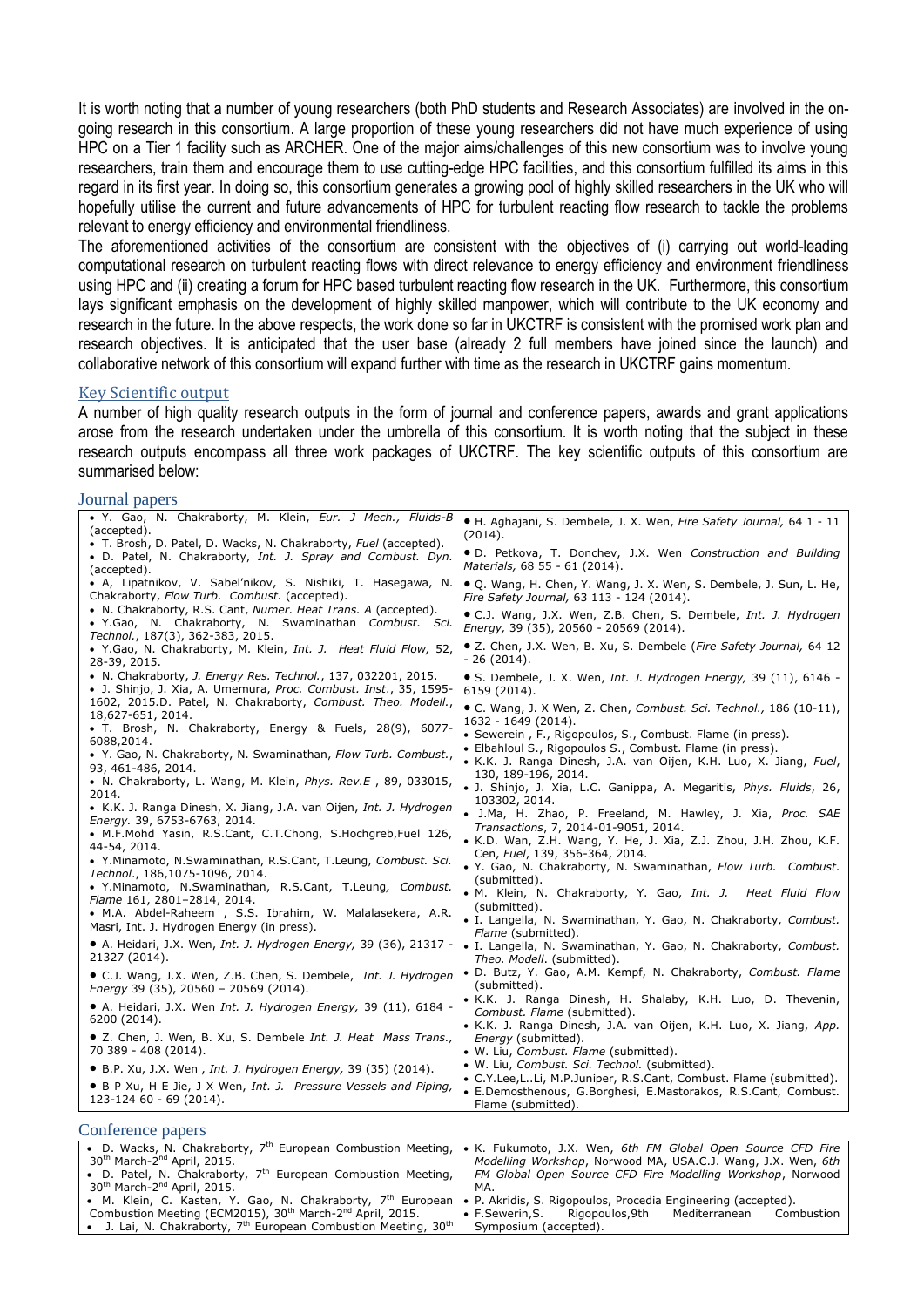March-2<sup>nd</sup> April, 2015.  $\bullet$  J. Lai, N. Chakraborty, 9<sup>th</sup> Mediterranean Combustion Symposium, 8<sup>th</sup> -12<sup>th</sup> June, 2015. • D. Patel, N. Chakraborty,  $9<sup>th</sup>$  Mediterranean Combustion Symposium, 8<sup>th</sup> -12<sup>th</sup> June, 2015. • D. Wacks, N. Chakraborty, E. Mastorakos, 9<sup>th</sup> Mediterranean Combustion Symposium,  $8<sup>th</sup> -12<sup>th</sup>$  June, 2015. Y. Gao, H. Kolla, N. Chakraborty, J.H. Chen, N. Swaminathan, 9<sup>th</sup> Mediterranean Combustion Symposium, 8<sup>th</sup> -12<sup>th</sup> June, 2015. • K.K. J. Ranga Dinesh, H. Shalaby, K.H. Luo, D. Thevenin,  $7<sup>th</sup>$ European Combustion Meeting, 30<sup>th</sup> March-2<sup>nd</sup> April, 2015. • K.K. J. Ranga Dinesh, H. Shalaby, K.H. Luo, D. Thevenin,  $7<sup>th</sup>$ European Combustion Meeting, 30<sup>th</sup> March-2<sup>nd</sup> April, 2015. • W. Liu,  $7<sup>th</sup>$  European Combustion Meeting, 30<sup>th</sup> March-2<sup>nd</sup> April, 2015. D. Wacks, N. Chakraborty, SPEIC-2014: Towards sustainable combustion, 19<sup>th</sup>-21<sup>st</sup> November, Lisbon, 2014. D. Patel, N. Chakraborty, SPEIC-2014: Towards sustainable combustion, 19<sup>th</sup>-21<sup>st</sup> November, Lisbon, 2014. J. Lai, N. Chakraborty, SPEIC-2014: Towards sustainable combustion, 19<sup>th</sup>-21<sup>st</sup> November, Lisbon, 2014. Y. Gao, N. Chakraborty, N. Swaminathan, SPEIC-2014: Towards sustainable combustion, 19<sup>th</sup>-21<sup>st</sup> November, Lisbon, 2014. U. Allauddin, M. Pfitzner, M. Klein, N. Chakraborty, "SPEIC-2014: Towards sustainable combustion, 19<sup>th</sup>-21<sup>st</sup> November, Lisbon, 2014. • D. Wacks, N. Chakraborty, International conference on Heat transfer and Fluid Flow-2014, Prague,  $11<sup>th</sup>$ -12<sup>th</sup> August, 2014. T. Brosh, D. Patel, D. Wacks, N. Chakraborty, International conference on Heat transfer and Fluid Flow-2014, Prague, 11<sup>th</sup>-12th August, 2014. D. Patel, N. Chakraborty, International conference on Heat transfer and Fluid Flow-2014, Prague, 11<sup>th</sup>-12<sup>th</sup> August, 2014. • N. Chakraborty, M. Klein, CONV-14, Kusadasi, Turkey,  $8^{th}$  -13<sup>th</sup> June, 2014. T. Brosh, N. Chakraborty, Joint meeting of the British Scandinavian-Nordic Sections of the Combustion Institute,<br>Cambridge, UK, 27<sup>th</sup>-28<sup>th</sup> March, 2014. E.Demosthenous, G.Borghesi, E.Mastorakos, R.S.Cant, 52nd AIAA Aerospace Sciences Meeting, American Institute of Aeronautics and Astronautics, 2014. C.Y.Lee, R.S.Cant, Proceedings of ASME Turbo Expo 2014, ASME paper GT2014-25507, 2014. R.A.C.Griffiths, J.H.Chen. H.Kolla, R.S.Cant, W.Kollmann, 35th Symposium (International) on Combustion, San Francisco, 2014. C.Bilger, R.S.Cant, 26th Annual Conference on Liquid Atomization and Spray Systems, Bremen, 2014. Y. Gao, I. Langella, N. Chakraborty, N. Swaminathan, Joint meeting of the British Scandinavian-Nordic Sections of the Combustion Institute, Cambridge, UK, 27<sup>th</sup>-28<sup>th</sup> March, 2014. D. Patel, N. Chakraborty, Joint meeting of the British Scandinavian-Nordic Sections of the Combustion Institute, Cambridge, UK, 27<sup>th</sup>-28<sup>th</sup> March, 2014. D. H. Wacks, N. Chakraborty, Joint meeting of the British Scandinavian-Nordic Sections of the Combustion Institute, Cambridge, UK, 27<sup>th</sup>-28<sup>th</sup> March, 2014. I. D. Udechukwu, S. Dembele, A. Heidari, K. N. Volkov, J. X. Wen, 6th. Eur. Conf. Comput. Fluid Dyn. (ECFD VI), Barcelona, Spain.  $\bullet$  C. J. Wang, J. X. Wen, 16<sup>th</sup> Int. Colloquium on Dust Explosions and 11th Colloquium on Gas, Vapour, Liquid and Hybrid Explosions) , Bergen, Norway. I. D. Udechukwu, S. Dembele, A. Heidari, K. N. Volkov, J. X. Wen, CFD Society of Canada, 22nd Annual Conference , Toronto, Canada. C. Wang, J.X. Wen, S. Lu, 6th FM Global Open Source CFD Fire Modelling Workshop , Norwood MA , USA P.Akridis, S. Rigopoulos, 9th Mediterranean Combustion Symposium (accepted). P. Akridis, S. Rigopoulos, 7th European Combustion Meeting (accepted ) P.Koniavitis, S. Rigopoulos7<sup>th</sup> European Combustion Meeting (accepted). K.K. J. Ranga Dinesh , K.H. Luo, J.A. van Oijen, Joint meeting of the British Scandinavian-Nordic Sections of the Combustion Institute, Cambridge, UK, 27<sup>th</sup>-28<sup>th</sup> March, 2014. K.K. J. Ranga Dinesh , E.S. Richardson, E.S., J.A. van Oijen, K.H. Luo, and X Jiang, 12th International Conference on Combustion and Energy Utilization, Lancaster, UK, 29<sup>th</sup> Sep - 3<sup>rd</sup> Oct 2014. K.K. J. Ranga Dinesh , E.S. Richardson, E.S., J.A. van Oijen , K.H. Luo, and X Jiang, 12th International Conference on Combustion and Energy Utilization (ICCEU), Lancaster, UK, 29<sup>th</sup> Sep - 3<sup>rd</sup> Oct 2014. J. Shinjo, J. Xia, A. Megaritis, L.C. Ganippa, 26<sup>th</sup> Annual conference on liquid atomisation and spray systems, Bremen, Germany,  $8^{th}$ -10<sup>th</sup> Sept. 2014. L. Zhou, J. Xia, J. Shinjo, A.Cairns, L.Cruff, H. Blaxill, 26<sup>th</sup> Annual conference on liquid atomisation and spray systems, Bremen, Germany,  $8^{th}$ -10<sup>th</sup> Sept. 2014. D. Wacks, N. Chakraborty, E. Mastorakos, 25<sup>th</sup> International Colloquium on the Dynamics of Explosions and Reactive Systems, 2<sup>nd</sup> -7<sup>th</sup> August, 2015 (submitted). D. Patel, N. Chakraborty, 25<sup>th</sup> International Colloquium on the Dynamics of Explosions and Reactive Systems, 2<sup>nd</sup> -7<sup>th</sup> August, 2015 (submitted).  $\bullet$  J. Lai, N. Chakraborty, 25<sup>th</sup> International Colloquium on the Dynamics of Explosions and Reactive Systems, 2<sup>nd</sup> -7<sup>th</sup> August, 2015 (submitted). • T. Brosh, F. Cavalllo-Marincola, D. Patel, D. Wacks, N.<br>Chakraborty, 25<sup>th</sup> International Colloquium on the Dynamics of Explosions and Reactive Systems,  $2^{nd}$  -7<sup>th</sup> August, 2015 (submitted). D. Patel, N. Chakraborty, 25<sup>th</sup> International Colloquium on the Dynamics of Explosions and Reactive Systems, 2<sup>nd</sup> -7<sup>th</sup> August, 2015 (submitted). K.K. J. Ranga Dinesh, H. Shalaby, K.H. Luo, D. Thevenin, 25<sup>th</sup> International Colloquium on the Dynamics of Explosions and Reactive Systems,  $2^{nd}$  -7<sup>th</sup> August, 2015 (submitted).  $\bullet$  C.Y.Lee, R.S.Cant, 15<sup>th</sup> International Conference on Numerical Combustion, Avignon, April 2015. R.Griffiths, H.Kolla, W.Kollmann, J.H.Chen, R.S.Cant, 15th International Conference on Numerical Combustion, Avignon, April 2015. R.S.Cant, 15<sup>th</sup> International Conference on Numerical Combustion, Avignon, April 2015. C.Bilger, R.S.Cant,15<sup>th</sup> International Conference on Numerical Combustion, Avignon, April 2015. G.V.Nivarti, R.S.Cant, 15th International Conference on Numerical Combustion, Avignon, April 2015. E.Demosthenous, E.Mastorakos, R.S.Cant, Mediterranean Combustion Symposium 9, Rhodes, June 2015. C.F.Quaglia, R.S.Cant, ASME paper GT2015-43804, ASME Turbo Expo 2015, Montreal, June 2015. G.V. Nivarti, R.S.Cant, ASME paper GT2015-43416, ASME Turbo Expo 2015, Montreal, June 2015.<br>• G.V. Nivarti, R.S.Cant, 25<sup>th</sup> International Colloquium on Dynamics of Explosions and Reactive Systems, Leeds, August 2015. Awards W. P. Jones, A. J. Marquis, D. Noh, Proc. Combust. Inst., 35 (2015) 1685-1691 was selected as the most distinguished paper in the<br>Spray and Droplet Combustion Colloquium in the 35<sup>th</sup> International Combustion Symposium

#### Research grants

| $1.000$ and $1.000$                                            |                                                                 |
|----------------------------------------------------------------|-----------------------------------------------------------------|
| • High Hydrogen Content (HHC) Fuel Burning at High Pressure    | • Innovative low carbon high fuel efficiency power generation   |
| (EP/L025051/1, PI: KK.J. Ranga Dinesh)                         | technology (TSB TS/M0011194/1, CI: J. Xia)                      |
| • Ultra efficient engines and fuels (EP/M009424/1, CI: J. Xia) | • Numerical characterization and simulation of the complex      |
| • Consequence analysis for fire and explosion hazards<br>on    | physics underpinning the Safe handling of Liquefied Natural Gas |
| offshore installations (KTP with DNV-GL, PI: J.X. Chen)        | (Funded by: European Commission FP7, Marie Curie ITN,           |
|                                                                | Innovative Doctoral Training, PI: J.X. Chen)                    |

#### Progress of software development activities

Generic porting and optimisation of major UKCTRF codes have already taken place for ARCHER. Other general porting of codes will be requested through the ARCHER help desk. Support regarding optimisation of an adaptive grid based DNS code (i.e. HAMISH) is being carried out in Daresbury Laboratory as part of the activity of the consortium. The development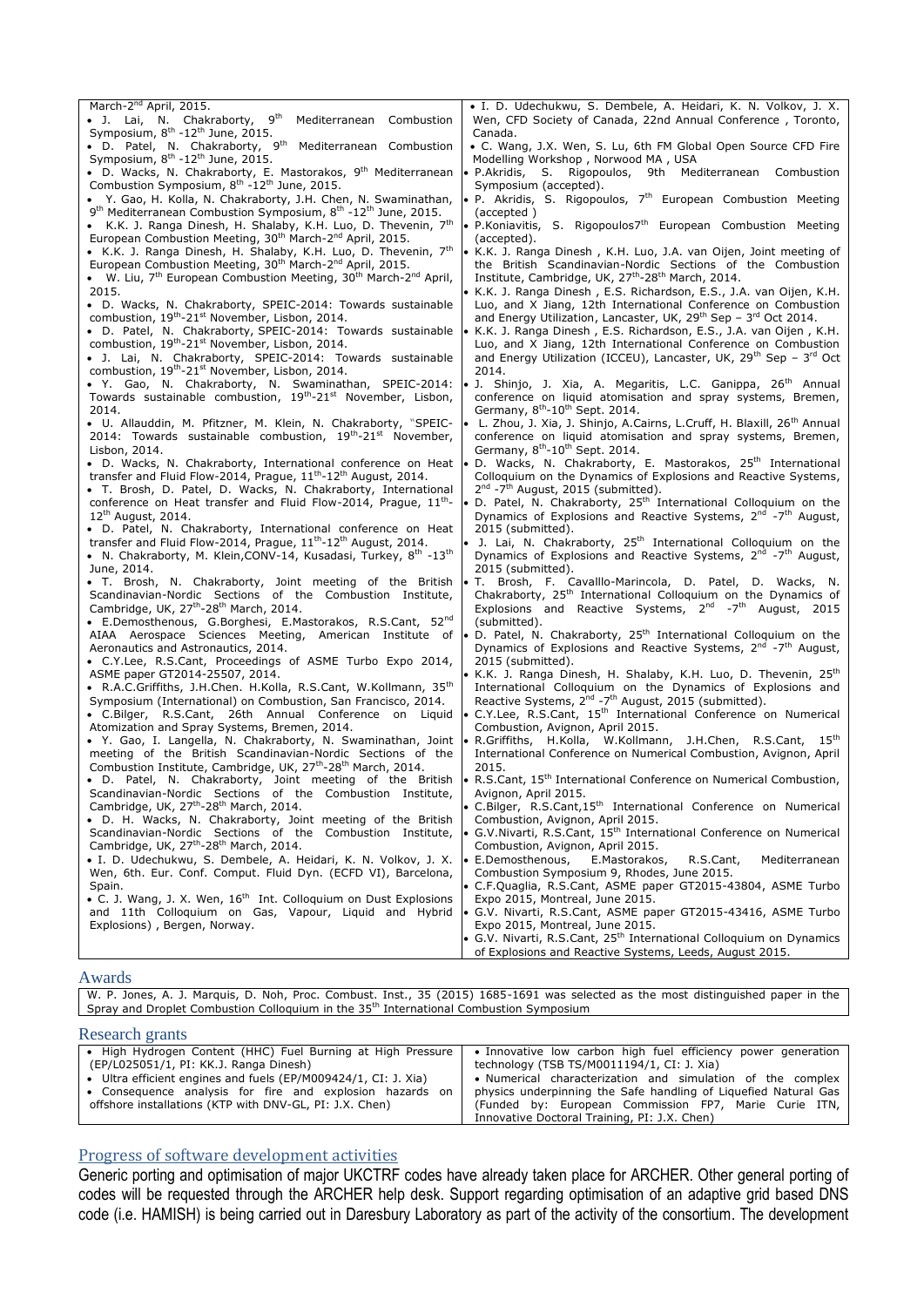of a module for noise generation prediction in Code\_Saturne has already been submitted for eCSE support by Daresbury Laboratory and this activity is closely aligned with thermo-acoustic instability related research in this consortium. A dedicated postdoctoral researcher, Dr Jian Fang, joined Daresbury in November (2014) and will be working with partners to develop the capabilities of HAMISH.

# **Management of allocation**

# Current application procedure

The management of a consortium involving 15 institutions is an important and crucial role, and the day-to-day UKCTRF activities are led by Prof. Nilanjan Chakraborty (PI) of Newcastle University with the support of a secretary and the Management Team (MT). Profs. R.S. Cant (Cambridge University), D. Emerson (Daresbury Laboratory), W.P. Jones (Imperial College), E. Mastorakos and N. Swaminathan (Cambridge University) form the MT, which assesses requests for HPC time allocation applications from UKCTRF members. The applications are invited on a continuous basis. The applicants need to complete a simple pro-forma which is available on the consortium website [\(http://forms.ncl.ac.uk/view.php?id=5420\)](http://forms.ncl.ac.uk/view.php?id=5420). During the review process the MT ensures that the work is aligned with the goals of the consortium and meets any necessary technical standards. For most cases the decision was reached and computation time was allocated within 10 days of the application. It has been found to be a lightweight process that is not only efficient, fair and robust, but also maintains a high-quality of research.

The MT welcomes the applications for new membership on a continuous basis. However, the new prospective member needs to supply some information regarding the code which his/her research group is going to use and the information related to its bench-marking. At the first instant, the applicant is induced as an associate member and he/she is required to present in the next available consortium meeting so that MT gains a better idea about the current and future research plans of the associate member. The research by the associate member is reviewed by the MT at the end of one year from the commencement of the associate membership and the individual in question is inducted as a full member upon receiving the positive recommendation from MT.

The UKCTRF will maximise the impact of the proposed research activities and has established an Impact Advisory Panel (IAP). The IAP contains three eminent international combustion scientists who are experts in experimental techniques (Prof. W. Meier, DLR, Germany) and numerical simulations of turbulent reacting flows with applications in IC engine, gas turbine and fire prevention (Prof. T. Poinsot, CNRS, France and Prof. D. Roekaerts, Technical University, Delft, Netherlands). The IAP also includes industrial representation from Alstom, Health and Safety Laboratory, MMI Engineering, Rolls Royce, Renuda and Shell and is chaired by Dr. M. Zedda (Rolls Royce Plc.). The role of the IAP is to: (i) offer advice on the research activities in the consortium; (ii) support research activities by disseminating information and sharing experimental and computational data from their research group (as appropriate); and (iii) indicate any avenues of research which need immediate attention from the point of view of fundamental understanding and industrial requirements. The IAP meets along with the MT in the annual progress review meeting to provide an impartial assessment of the activities of the consortium.

The consortium has a website [\(www.ukctrf.co.uk\)](http://www.ukctrf.co.uk/) where the objectives, aims and work packages of the consortium are clearly described . In addition to this, the information regarding the members and organisational structure of UKCTRF, and the weblinks for the forms for the application for computational time allocation and travel cost reimbursement are also available on the consortium website. This website also contains the pdf versions of the presentations of the speakers of the meetings, which were organised under the umbrella of the consortium.

So far, two meetings have been organised under the umbrella of UKCTRF – the kick-off meeting on the  $8<sup>th</sup>$  of January 2014 at Newcastle, and the first annual progress review meeting on the 11<sup>th</sup> of September 2014 in Selwyn College, Cambridge. These two meetings are consistent with the Workplan of UKCTRF. The first annual review meeting was preponed because this is a relatively new consortium so it was felt to be necessary by the MT in order to monitor progress closely, so that actions could promptly be taken to rectify any aspect of the functioning of the consortium where there was scope of improvement. The next annual review meeting will take place in Imperial College, London in September 2015

# Current level of usage

It is important to note that the UKCTRF is not funded through EPSRC's HEC funding call but instead is funded through a collaborative responsive mode proposal. As a result, this consortium was launched later than other consortia. The UKCTRF was originally allocated 233,946.6 kAUs until 30<sup>th</sup> March 2015 and the first call for applications for computational time was issued on 23rd January 2014. To date, 231,321.13 kAUs have been allocated. The cumulative usage profile between 23rd January 2014 to 1<sup>st</sup> February 2015 is shown below in Fig. 1, which shows a steep increase in kAUs usage by the consortium members.

## Plans for increasing the level of usage

It is important to note that UKCTRF was launched much later (about 6 months) than other consortia which were funded through the HEC call.. This research community did not have access to high-end computational resources for a long time so the members of the consortium were reliant on regional HPC facilities (e.g. N8, Cambridge HPCS facility etc.) and on computational time allocations from their existing research grants. Thus, some research groups within the consortium are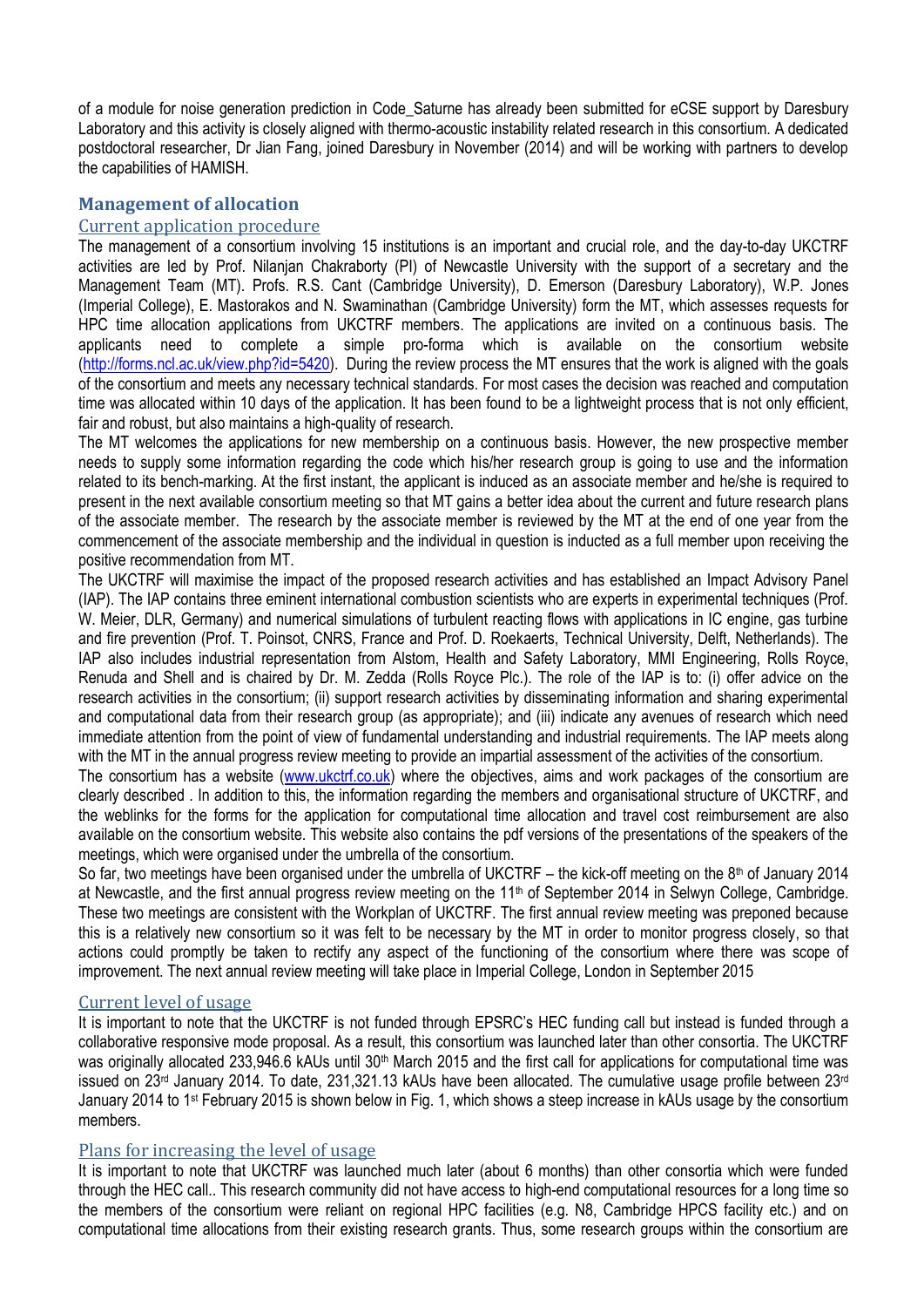using the computational time allocation in their own research grants before applying for computational time from the consortium. However, with time, more users will apply for computational time from the consortium. Furthermore, most applications so far have come from WP 1 and 2, but it is anticipated that applications related to WP 3 will be submitted in the near future.

The MT is closely monitoring the usage of kAUs by the consortium members and there is reason to believe (a couple of big applications are on the way) that the whole computational time allocation until March 2015 will be committed by that time. The MT is in close contact with EPCC's consortium contact for ARCHER to arrange for training sessions for consortium users. It is anticipated that these training sessions will help to increase the number of users and make the existing users to use the facility in a more efficient manner. These training sessions will also help the consortium users to utilise the RDF facility as well. The MT also plans to hold a training session for the new users alongside the annual workshop in September 2015.Based on the above measures, it is anticipated that the level of usage of the UKCTRF will only increase with time.



Fig. 1: Cumulative kAUs usage with time by UKCTRF users between 21<sup>st</sup> January 2014-1<sup>st</sup> February 2015.

# **Future Plans**

# Plans for completing the proposed research program

The current kAU usage of UKCTRF on ARCHER includes fundamental investigation of high Karlovitz number turbulent premixed combustion, dual fuel droplet-laden combustion using advanced three-dimensional detailed chemistry Direct Numerical Simulations from WP 1, and LES simulations of turbulent stratified flame, gas turbine combustion and fire safety applications from WP 2. All of these are currently in progress and some of the outcomes of this research will be disseminated in major international conferences such as 7<sup>th</sup> European Combustion Meeting, 15<sup>th</sup> International conference on Numerical Combustion, 9<sup>th</sup> Mediterranean Combustion Symposium in 2015. It is also anticipated that this research will lead to journal publications and submissions to 36<sup>th</sup> International Combustion Symposium.

The work is under way in WP 3 to enable consortium codes to successfully take advantage of the changing hardware and future advancements of high-end computing. In particular, the work undertaken focuses on:

 Use of directives, such as OpenMP and OpenACC, to exploit multicore and GPU-based accelerators for discretisation techniques such as finite difference and finite volume methods.

 Implications of implicit and explicit time advancement on massively parallel systems and the optimisation of communication strategies for inverting large algebraic systems.

The current research activities are consistent with the original work schedule and the aims and objectives of the consortium.

# New directions that evolved from the project

The UKCTRF builds on the foundations of the successful Consortium of Computational Combustion for Engineering Applications which ran between 1994 and 2010, and makes a focussed effort to address the global and UK challenges of energy efficiency, environmental friendliness and high-fidelity fire safety. This consortium is investigating on the following timely and relevant topics which were absent in the earlier incarnations of this consortium:

*Multi-phase reacting flow simulations*: It is now possible to carry out simulations of combustion involving liquid and solid fuels using DNS due to recent progress in computational techniques and available computational power. As a part of this work programme, break-up of the primary fuel jet, staged injection, localised ignition of droplet-laden flows are studied using DNS data along with the analysis of the effects of droplet size, equivalence ratio, group number, volatility, turbulence intensity on flame propagation, heat release and pollutant (e.g.  $NO<sub>x</sub>$ ) emission characteristics. DNS data of droplet-laden turbulent reacting flows and use the data to create new RANS and LES modes in the context of PDF and CMC methodologies. Some of these methodologies (e.g. the stochastic field, and Conditional Moment Closure (CMC) methods) have already been implemented for LES of spray flames. The micro-scale combustion systems involving droplet-laden mixtures are expected to be simulated and analysed during the course of this consortium.

The advancement of computational infrastructure enabled the consortium members to carry out DNS and LES of oxy-fuel combustion of pulverised coal particles. The fundamental physical insight extracted from DNS is in the process of being analysed for the development of high-fidelity models for coal combustion.

*Thermo-acoustic instabilities*: To date, most analyses of combustion instabilities have been carried out based on a linearised system, often relying on strong assumptions and ignoring the effects of viscous damping. With the advancement of computational power, it is now possible to carry out three-dimensional compressible LES simulations of the whole burner